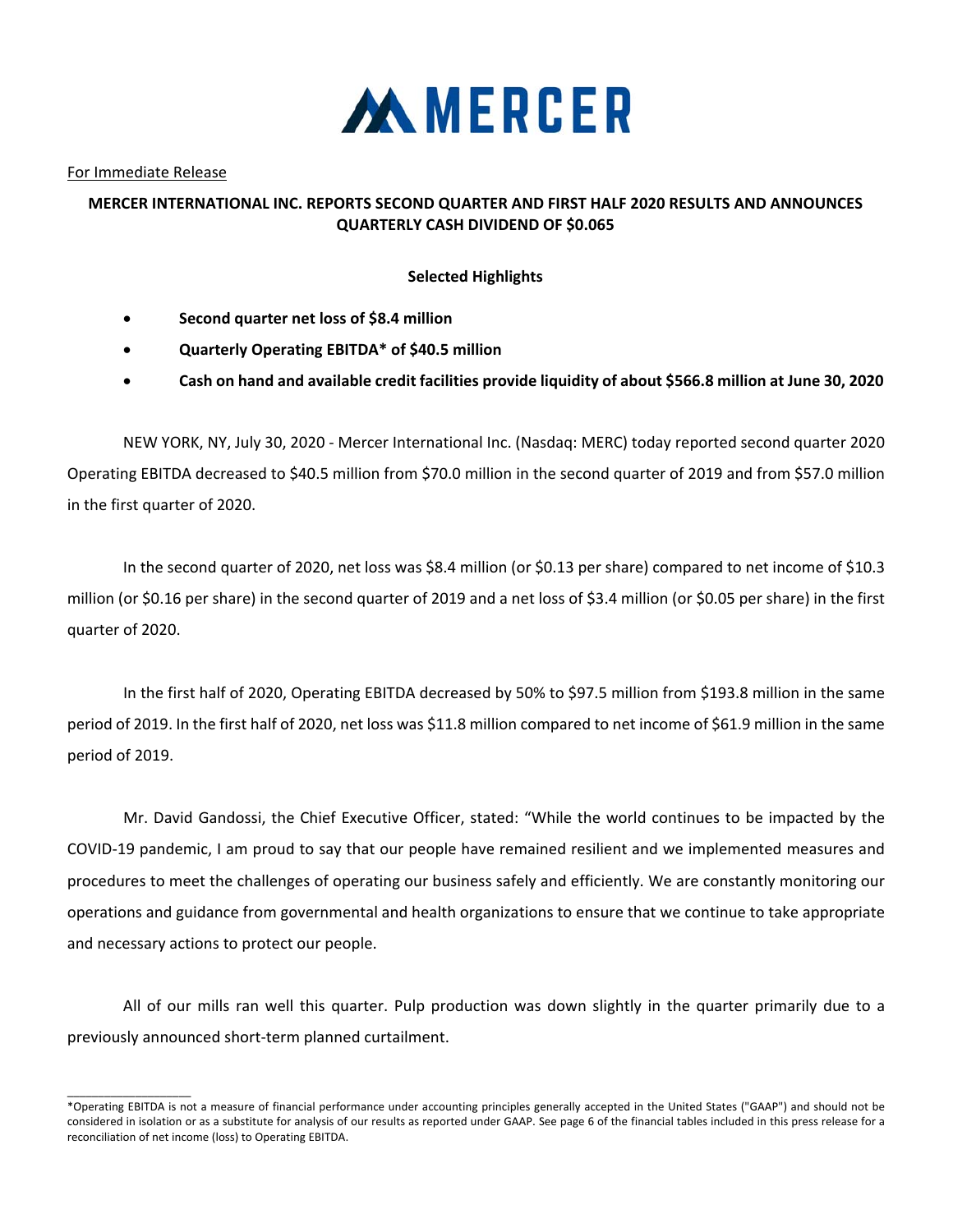Our Q2 results reflect strong cost control and steady production. On average, pulp pricing was modestly up compared to Q1. However, late in the current quarter, overall pulp demand was modestly weaker as continued strong tissue demand was more than offset by weaker demand from printing and writing customers. Our wood products segment had another strong quarter. Our Friesau mill ran well with strong demand in our U.S. market creating upward pricing pressure late in the quarter. In the current quarter approximately 38% of our lumber sales volumes were to the U.S. which was our single largest market.

As we move into Q3 we will remain focused on controlling our costs, managing our working capital and conservatively managing our strong liquidity position."

## **Consolidated Financial Results**

|                                    | Q <sub>2</sub> |          | Q <sub>1</sub> |         | Q2   |         | <b>YTD</b> |          |      | <b>YTD</b> |
|------------------------------------|----------------|----------|----------------|---------|------|---------|------------|----------|------|------------|
|                                    |                | 2020     | 2020           |         | 2019 |         |            | 2020     | 2019 |            |
|                                    |                |          |                |         |      |         |            |          |      |            |
| <b>Revenues</b>                    |                | 341.195  |                | 350,599 |      | 425,753 | \$         | 691,794  |      | 909,703    |
| Operating income                   |                | 10,315   |                | 24,062  |      | 37,810  | \$         | 34,377   |      | 131,362    |
| <b>Operating EBITDA</b>            | Ś              | 40.516   |                | 57,008  |      | 69,958  | \$         | 97.524   |      | 193,757    |
| Net income (loss)                  |                | (8, 411) |                | (3,392) |      | 10,259  | Ś          | (11,803) |      | 61,875     |
| Net income (loss) per common share |                |          |                |         |      |         |            |          |      |            |
| Basic and diluted                  |                | (0.13)   |                | (0.05)  |      | 0.16    |            | (0.18)   |      | 0.94       |

## **Consolidated – Three Months Ended June 30, 2020 Compared to Three Months Ended June 30, 2019**

Total revenues for the three months ended June 30, 2020 decreased by approximately 20% to \$341.2 million from \$425.8 million in the same quarter of 2019 primarily due to lower pulp sales realizations and pulp sales volumes.

Costs and expenses in the current quarter decreased by approximately 15% to \$330.9 million from \$387.9 million in the second quarter of 2019 primarily due to lower per unit fiber costs and lower pulp sales volumes and the positive impact of a stronger dollar on our Canadian dollar and euro denominated costs and expenses.

In the second quarter of 2020, Operating EBITDA decreased by approximately 42% to \$40.5 million from \$70.0 million in the same quarter of 2019 primarily due to lower pulp sales realizations partially offset by lower per unit fiber costs and the positive impact of a stronger dollar.

## **Segment Results**

## **Pulp: Lower fiber costs more than offset by lower sales realizations**

|                              | Three Months Ended June 30, |  |         |  |  |  |  |  |
|------------------------------|-----------------------------|--|---------|--|--|--|--|--|
|                              | 2020                        |  | 2019    |  |  |  |  |  |
|                              | (in thousands)              |  |         |  |  |  |  |  |
| Pulp revenues                | 276.919                     |  | 359,205 |  |  |  |  |  |
| Energy and chemical revenues | 21,127                      |  | 25,594  |  |  |  |  |  |
| Operating income             | 8,110                       |  | 42,251  |  |  |  |  |  |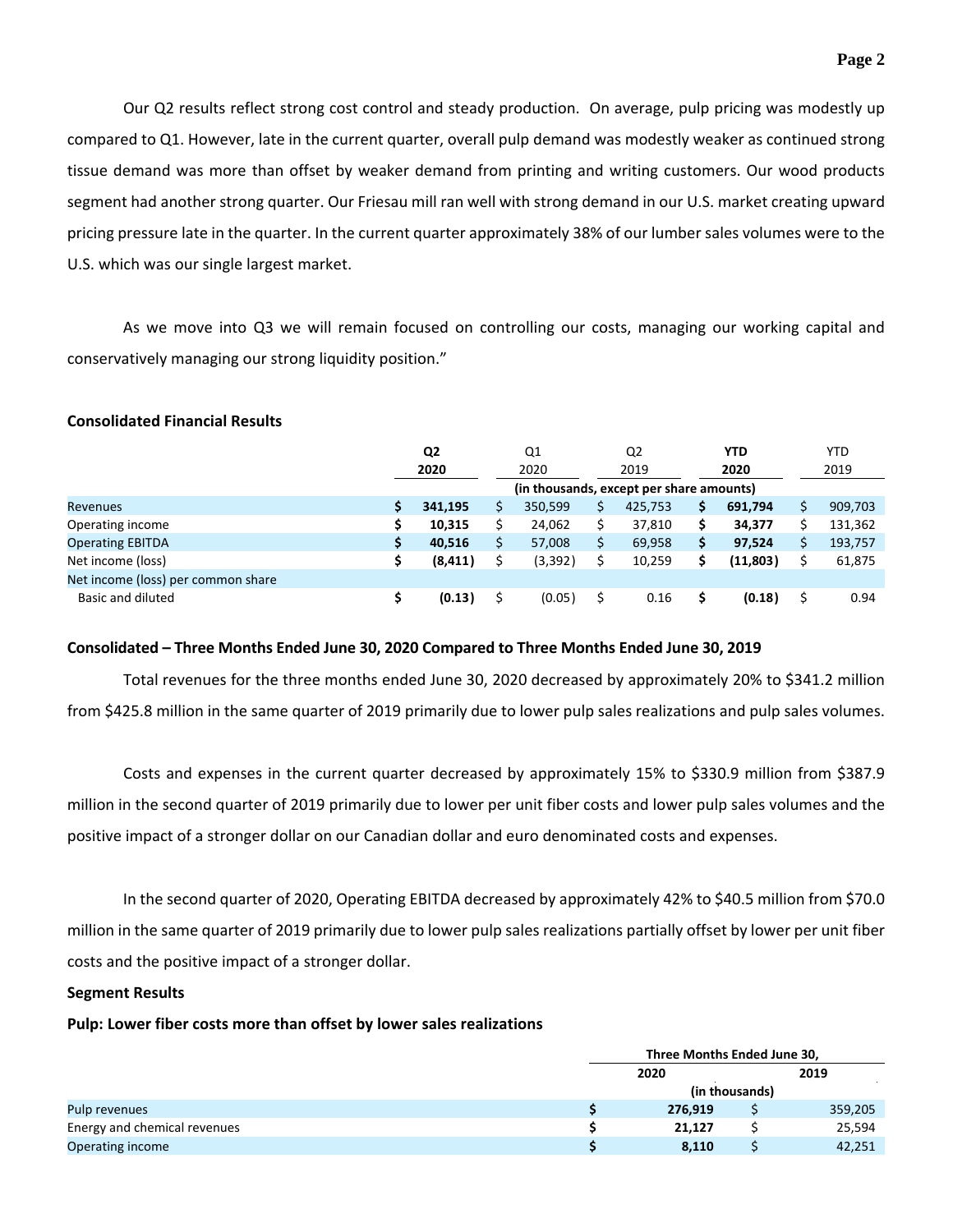In the second quarter of 2020, pulp segment operating income decreased to \$8.1 million from \$42.3 million in the same quarter of 2019. The decrease was primarily due to lower pulp sales realizations partially offset by the positive impact of lower per unit fiber costs and a stronger dollar. In the current quarter of 2020, NBSK pulp sales realizations decreased by approximately 18% to \$573 per ADMT from \$699 per ADMT in the same quarter of the prior year due to high producer inventory levels. NBSK sales volumes decreased by approximately 4% to 422,586 ADMTs in the current quarter from 438,520 ADMTs in the same quarter of 2019 due to lower production.

Our Canadian pulp mills recorded a non‐cash write down of our inventory carrying values of \$12.3 million in the current quarter as a result of lower pulp sales realizations and high fiber costs.

Per unit fiber costs decreased in the current quarter by approximately 16% from the same quarter of 2019 due to lower per unit fiber costs for all of our mills. In Germany, per unit fiber costs benefitted from the continuing availability of beetle damaged wood. Per unit fiber costs in Canada declined but remained at historically high levels due to strong fiber demand in the mills' fiber procurement areas.

### **Wood Products: Continued strong production and lower fiber costs**

|                         |      | Three Months Ended June 30, |                |        |  |  |  |  |  |
|-------------------------|------|-----------------------------|----------------|--------|--|--|--|--|--|
|                         | 2020 |                             | 2019           |        |  |  |  |  |  |
|                         |      |                             | (in thousands) |        |  |  |  |  |  |
| Lumber revenues         |      | 37,611                      |                | 35,322 |  |  |  |  |  |
| Energy revenues         |      | 2,629                       |                | 2,788  |  |  |  |  |  |
| Wood residual revenues  |      | 1,487                       |                | 1,342  |  |  |  |  |  |
| Operating income (loss) |      | 4,327                       |                | (89)   |  |  |  |  |  |

In the second quarter of 2020 the wood products segment operating income increased to \$4.3 million compared to an operating loss of \$0.1 million in the same quarter of 2019. The increase was primarily due to strong production and lower per unit fiber costs. Production increased by approximately 13% to 113.5 MMfbm of lumber in the current quarter from 100.8 MMfbm in the same quarter of 2019 primarily due to capital improvements at the mill. In the current quarter per unit fiber costs decreased by approximately 26% from the same quarter of 2019 primarily as a result of the continuing availability of beetle damaged wood.

Average lumber sales realizations were generally flat at approximately \$345 per Mfbm in the second quarter of 2020 compared to approximately \$348 per Mfbm in the same quarter of 2019 as higher pricing in the U.S. market was offset by lower pricing in Europe. U.S. lumber pricing increased due to stronger demand in the current quarter. European lumber pricing declined due to an increase in the supply of lumber processed from beetle damaged wood which generally obtains lower prices.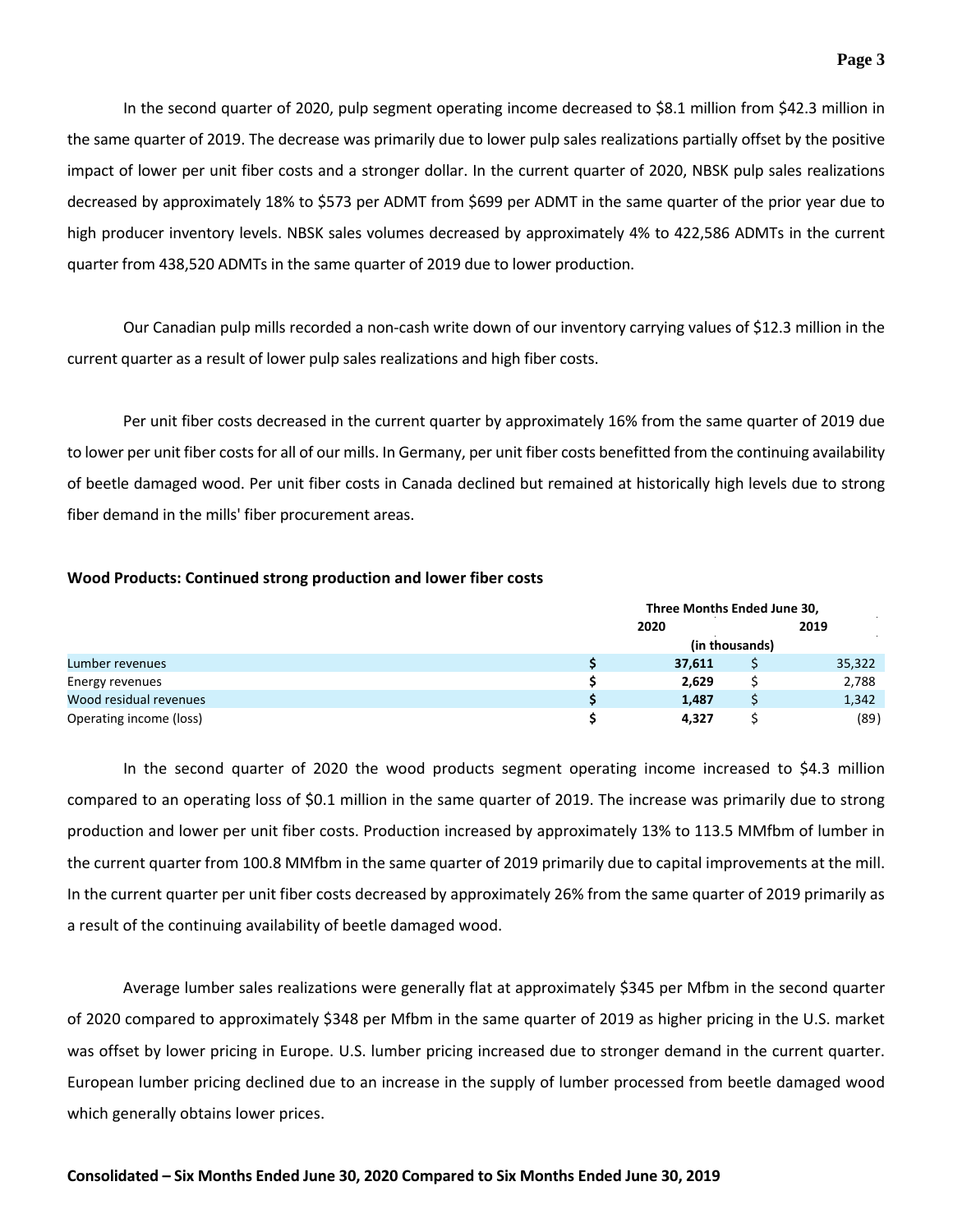Total revenues for the first half of 2020 decreased by approximately 24% to \$691.8 million from \$909.7 million in the first half of 2019 primarily due to lower pulp sales realizations and pulp sales volumes.

Costs and expenses in the first half of 2020 decreased by approximately 16% to \$657.4 million from \$778.3 million in the first half of 2019 primarily due to lower per unit fiber costs, lower pulp sales volumes and the positive impact of a stronger dollar on our Canadian dollar and euro denominated costs and expenses.

For the first half of 2020, our net loss was \$11.8 million, or \$0.18 per share compared to net income of \$61.9 million, or \$0.94 per share, in the same period of 2019.

In the first half of 2020, Operating EBITDA decreased by approximately 50% to \$97.5 million from \$193.8 million in the same period of 2019 primarily due to lower pulp sales realizations and pulp sales volumes partially offset by lower per unit fiber costs and the positive impact of a stronger dollar versus the Canadian dollar and euro.

## **Liquidity**

The following table is a summary of selected financial information as of the dates indicated:

|                           | <b>June 30,</b><br>2020 |                | December 31,<br>2019 |
|---------------------------|-------------------------|----------------|----------------------|
|                           |                         | (in thousands) |                      |
| Cash and cash equivalents | 303,334                 |                | 351,085              |
| Working capital           | 586.682                 |                | 588,385              |
| <b>Total assets</b>       | 1,973,609               |                | 2,065,720            |
| Long-term liabilities     | 1,282,395               |                | 1,259,005            |
| <b>Total equity</b>       | 494,260                 |                | 550,403              |

As of June 30, 2020, we had cash and cash equivalents of approximately \$303.3 million, approximately \$263.5 million available under our revolving credit facilities, providing aggregate liquidity of about \$566.8 million.

In June 2020, we amended our revolving credit facility for our Celgar mill to increase the principal amount available to C\$60 million from C\$40 million with all other terms remaining substantially unchanged.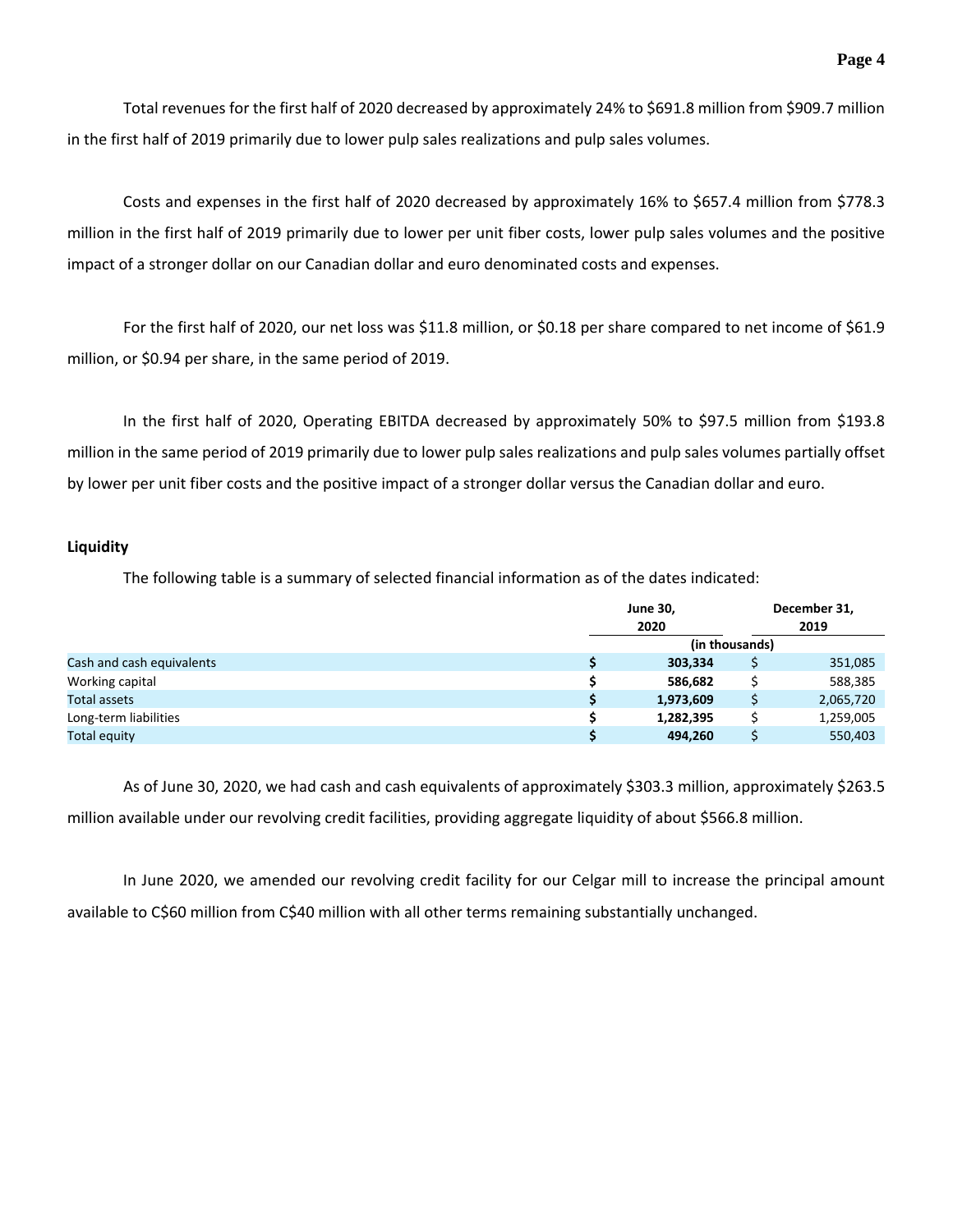### **Current Market Environment**

Commencing around the end of the second quarter, many countries have taken measures to ease restrictions on economic and social activities to, among other things, reopen their economies by allowing businesses to restart and encourage economic activity. The results of such economic measures and reopening have varied from country to country.

While such measures are encouraging, currently we are unable to predict the outcome or pace of such economic reopening, the strength or timing of any recovery or whether they will result in such a material resurgence of the virus that causes governments to re‐impose restrictive measures.

As a result of the continuing global economic impact and uncertainty resulting from the COVID‐19 pandemic and the seasonal third quarter pulp market slowdown, we are expecting an overall weakening in pulp demand in the upcoming quarter with some modest price improvements towards the end of the quarter.

On the pulp supply side, to date various pulp mills globally have delayed their annual maintenance schedules as a result of the current pandemic. As a result, we currently expect mills to curtail production to implement such delayed maintenance in the later part of this year or the early part of next year. As previously announced, in July our Celgar mill is taking a 30‐day market related curtailment.

We currently expect strong lumber demand and higher lumber sales realizations in the U.S. market and steady demand and sales realizations in the European lumber market in the upcoming quarter.

### **Quarterly Dividend**

A quarterly dividend of \$0.065 per share will be paid on October 6, 2020 to all shareholders of record on September 29, 2020. Future dividends will be subject to Board approval and may be adjusted as business and industry conditions warrant.

#### **Earnings Release Call**

In conjunction with this release, Mercer International Inc. will host a conference call, which will be simultaneously broadcast live over the Internet. Management will host the call, which is scheduled for July 31, 2020 at 10:00 AM (Eastern Daylight Time). Listeners can access the conference call live and archived for 30 days over the Internet at https://edge.media‐server.com/mmc/p/cmgyreto or through a link on the company's home page at https://www.mercerint.com. Please allow 15 minutes prior to the call to visit the site and download and install any necessary audio software.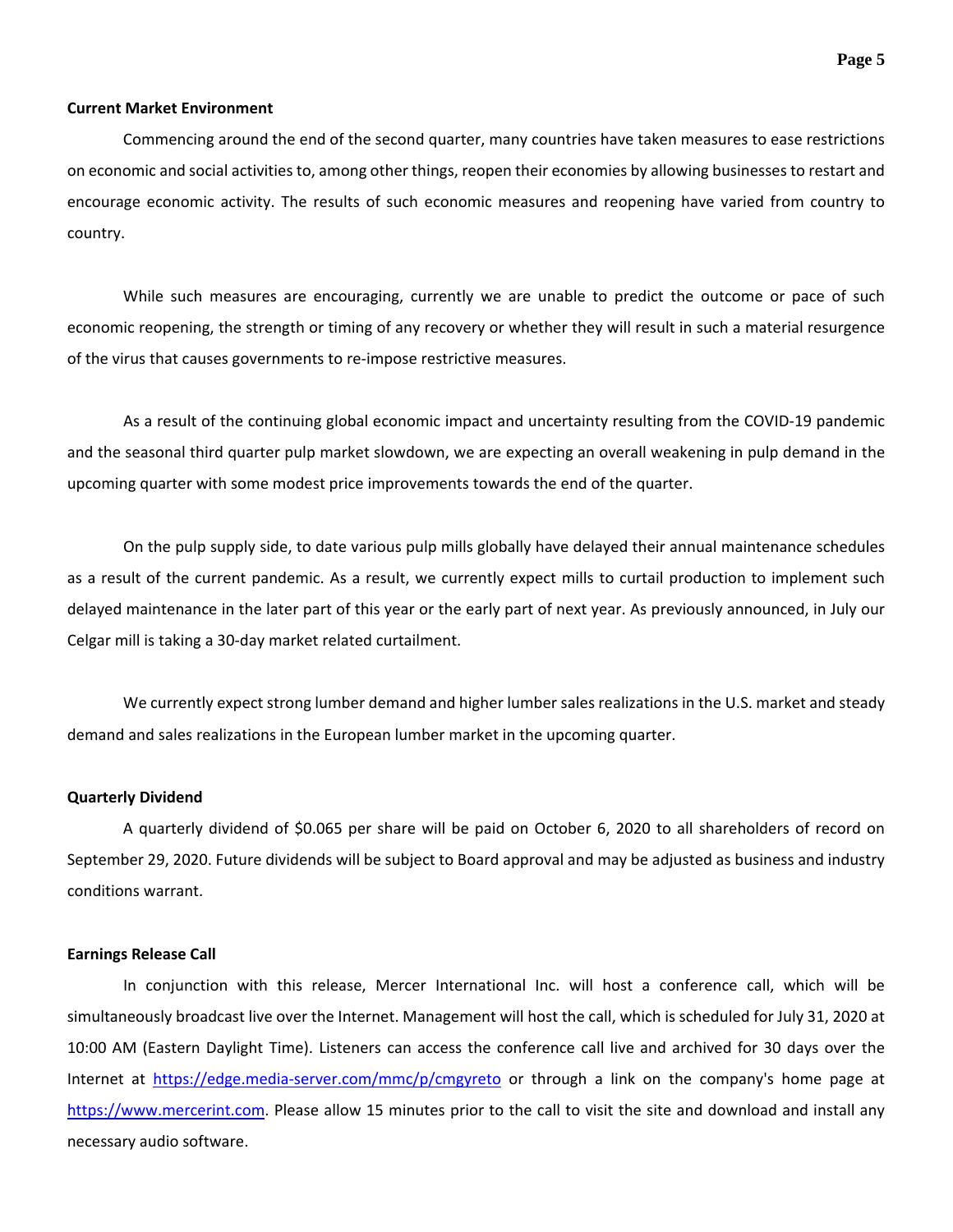Mercer International Inc. is a global forest products company with operations in Germany and Canada with consolidated annual production capacity of 2.2 million tonnes of pulp and 550 million board feet of lumber. To obtain further information on the company, please visit its web site at https://www.mercerint.com.

*The preceding includes forward looking statements which involve known and unknown risks and uncertainties* which may cause our actual results in future periods to differ materially from forecasted results. Words such as *"expects", "anticipates", "projects", "intends", "designed", "will", "believes", "estimates", "may", "could" and variations* of such words and similar expressions are intended to identify such forward-looking statements. Among those factors which could cause actual results to differ materially are the following: the highly cyclical nature of our business, raw material costs, our level of indebtedness, competition, foreign exchange and interest rate fluctuations, our use of *derivatives, expenditures for capital projects, environmental regulation and compliance, disruptions to our production, market conditions and other risk factors listed from time to time in our SEC reports.* 

## APPROVED BY:

Jimmy S.H. Lee Executive Chairman (604) 684‐1099

David M. Gandossi, FCPA, FCA Chief Executive Officer (604) 684‐1099

‐FINANCIAL TABLES FOLLOW‐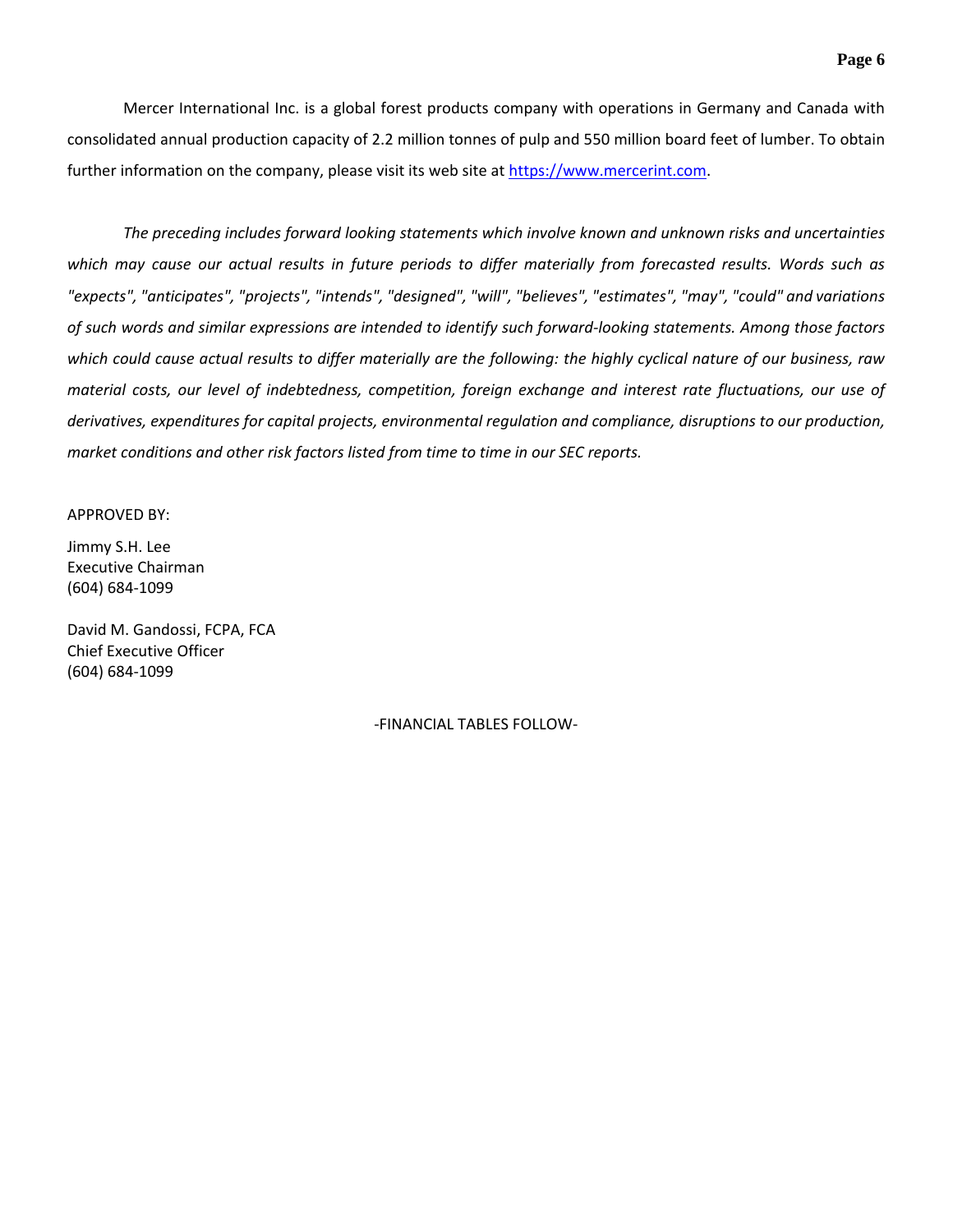# **Summary Financial Highlights**

|                                                   | Q <sub>2</sub> |          | Q1   |                                          | Q <sub>2</sub> |           | <b>YTD</b> |          |    | <b>YTD</b> |
|---------------------------------------------------|----------------|----------|------|------------------------------------------|----------------|-----------|------------|----------|----|------------|
|                                                   |                | 2020     | 2020 |                                          | 2019           |           | 2020       |          |    | 2019       |
|                                                   |                |          |      | (in thousands, except per share amounts) |                |           |            |          |    |            |
| Pulp segment revenues                             | \$.            | 298,046  | Ś    | 303,605                                  | Ś.             | 384,799   | \$         | 601,651  | \$ | 821,273    |
| Wood products segment revenues                    |                | 41,727   |      | 45,778                                   |                | 39,452    |            | 87,505   |    | 83,891     |
| Corporate and other revenues                      |                | 1,422    |      | 1,216                                    |                | 1,502     |            | 2,638    |    | 4,539      |
| <b>Total revenues</b>                             | \$             | 341,195  | \$   | 350,599                                  | \$             | 425,753   | \$         | 691,794  | \$ | 909,703    |
|                                                   |                |          |      |                                          |                |           |            |          |    |            |
| Pulp segment operating income                     | \$             | 8,110    | \$   | 21,439                                   | \$             | 42,251    | \$         | 29,549   | Ś. | 135,771    |
| Wood products segment operating income (loss)     |                | 4,327    |      | 5,555                                    |                | (89)      |            | 9,882    |    | 1,531      |
| Corporate and other operating loss                |                | (2, 122) |      | (2,932)                                  |                | (4, 352)  |            | (5,054)  |    | (5,940)    |
| Total operating income                            | \$             | 10,315   | \$   | 24,062                                   | \$             | 37,810    | \$         | 34,377   | Ś. | 131,362    |
|                                                   |                |          |      |                                          |                |           |            |          |    |            |
| Pulp segment depreciation and amortization        | \$             | 27,219   | \$   | 30,371                                   | \$             | 29,849    | \$         | 57,590   | \$ | 57,872     |
| Wood products segment depreciation and            |                |          |      |                                          |                |           |            |          |    |            |
| amortization                                      |                | 2,804    |      | 2,377                                    |                | 2,010     |            | 5,181    |    | 3,921      |
| Corporate and other depreciation and amortization |                | 178      |      | 198                                      |                | 289       |            | 376      |    | 602        |
| Total depreciation and amortization               | Ś.             | 30,201   | Ś    | 32,946                                   |                | 32,148    | \$         | 63,147   |    | 62,395     |
|                                                   |                |          |      |                                          |                |           |            |          |    |            |
| <b>Operating EBITDA</b>                           | \$             | 40,516   | \$   | 57,008                                   | \$             | 69,958    | \$         | 97,524   | \$ | 193,757    |
| Provision for income taxes                        | \$             | (882)    | \$   | (5, 344)                                 | \$             | (10, 433) | \$         | (6, 226) | \$ | (34, 857)  |
| Net income (loss)                                 | \$             | (8, 411) | \$   | (3, 392)                                 | \$             | 10,259    | \$         | (11,803) | \$ | 61,875     |
| Net income (loss) per common share                |                |          |      |                                          |                |           |            |          |    |            |
| Basic and diluted                                 | \$             | (0.13)   | \$   | (0.05)                                   | \$             | 0.16      | \$         | (0.18)   | \$ | 0.94       |
| Common shares outstanding at period end           |                | 65,868   |      | 65,800                                   |                | 65,629    |            | 65,868   |    | 65,629     |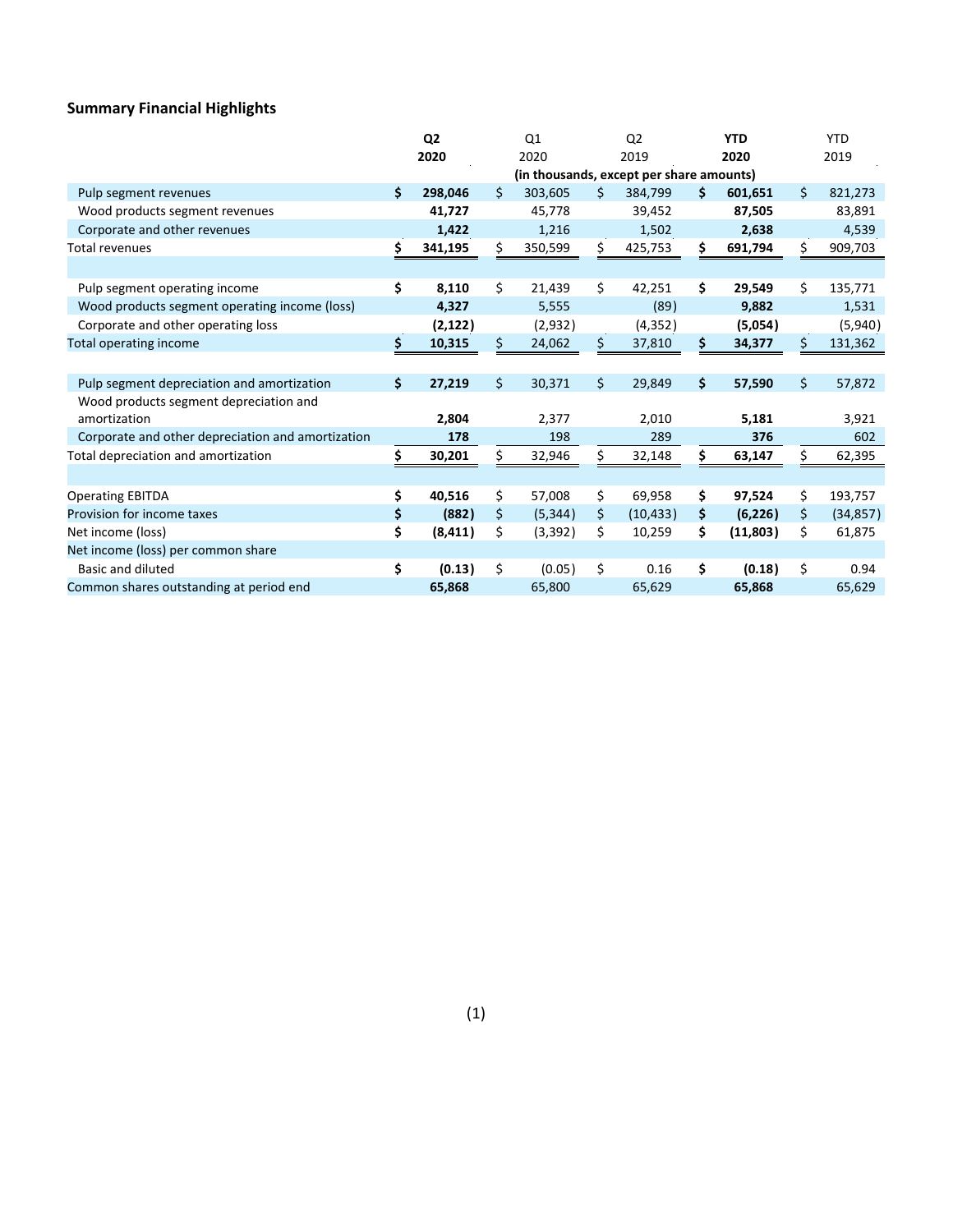## **Summary Operating Highlights**

\_\_\_\_\_\_\_\_\_\_\_\_\_\_

|                                                                 | Q <sub>2</sub> | Q1             | Q <sub>2</sub> | <b>YTD</b> | <b>YTD</b> |
|-----------------------------------------------------------------|----------------|----------------|----------------|------------|------------|
|                                                                 | 2020           | 2020           | 2019           | 2020       | 2019       |
| <b>Pulp Segment</b>                                             |                |                |                |            |            |
| Pulp production ('000 ADMTs)                                    |                |                |                |            |            |
| <b>NBSK</b>                                                     | 423.8          | 455.2          | 452.8          | 879.0      | 913.4      |
| <b>NBHK</b>                                                     | 88.8           | 78.9           | 89.4           | 167.8      | 168.0      |
| Annual maintenance downtime ('000 ADMTs)                        | 11.3           | 2.3            | 7.5            | 13.6       | 7.5        |
| Annual maintenance downtime (days)                              | 15             | $\overline{2}$ | 15             | 17         | 15         |
| Pulp sales ('000 ADMTs)                                         |                |                |                |            |            |
| <b>NBSK</b>                                                     | 422.6          | 438.3          | 438.5          | 860.9      | 905.4      |
| <b>NBHK</b>                                                     | 69.3           | 66.0           | 81.5           | 135.4      | 169.4      |
| Average NBSK pulp prices (\$/ADMT) <sup>(1)</sup>               |                |                |                |            |            |
| Europe                                                          | 850            | 833            | 997            | 842        | 1,051      |
| China                                                           | 572            | 573            | 630            | 573        | 665        |
| <b>North America</b>                                            | 1,158          | 1,127          | 1,292          | 1,143      | 1,336      |
| Average NBHK pulp prices (\$/ADMT) <sup>(1)</sup>               |                |                |                |            |            |
| China                                                           | 465            | 460            | 607            | 463        | 651        |
| <b>North America</b>                                            | 897            | 890            | 1,100          | 893        | 1,140      |
| Average pulp sales realizations (\$/ADMT) <sup>(2)</sup>        |                |                |                |            |            |
| <b>NBSK</b>                                                     | 573            | 561            | 699            | 567        | 729        |
| <b>NBHK</b>                                                     | 475            | 468            | 618            | 472        | 638        |
| Energy production ('000 MWh) $(3)$                              | 562.9          | 578.4          | 575.4          | 1,141.3    | 1,135.8    |
| Energy sales ('000 MWh) <sup>(3)</sup>                          | 222.0          | 231.7          | 231.9          | 453.7      | 443.7      |
| Average energy sales realizations $(\frac{2}{3})$ MWh $)^{(3)}$ | 85             | 95             | 93             | 90         | 94         |
|                                                                 |                |                |                |            |            |
| <b>Wood Products Segment</b>                                    |                |                |                |            |            |
| Lumber production (MMfbm)                                       | 113.5          | 116.4          | 100.8          | 229.8      | 211.5      |
| Lumber sales (MMfbm)                                            | 109.0          | 117.7          | 101.5          | 226.7      | 210.7      |
| Average lumber sales realizations (\$/Mfbm)                     | 345            | 348            | 348            | 347        | 354        |
| Energy production and sales ('000 MWh)                          | 22.7           | 22.8           | 24.1           | 45.4       | 46.4       |
| Average energy sales realizations (\$/MWh)                      | 116            | 116            | 116            | 116        | 118        |
|                                                                 |                |                |                |            |            |
| <b>Average Spot Currency Exchange Rates</b>                     |                |                |                |            |            |
| $5/6^{(4)}$                                                     | 1.1016         | 1.1022         | 1.1237         | 1.1019     | 1.1293     |
| $$ / C$^{(4)}$                                                  | 0.7221         | 0.7438         | 0.7475         | 0.7328     | 0.7497     |

(1) Source: RISI pricing report. Europe and North America are list prices. China are net prices which include discounts, allowances and rebates. Effective January 2020, the RISI pricing report does not provide list prices for China.

(2) Sales realizations after customer discounts, rebates and other selling concessions. Incorporates the effect of pulp price variations occurring between the order and shipment dates.

(3) Does not include our 50% joint venture interest in the Cariboo mill, which is accounted for using the equity method.

(4) Average Federal Reserve Bank of New York Noon Buying Rates over the reporting period.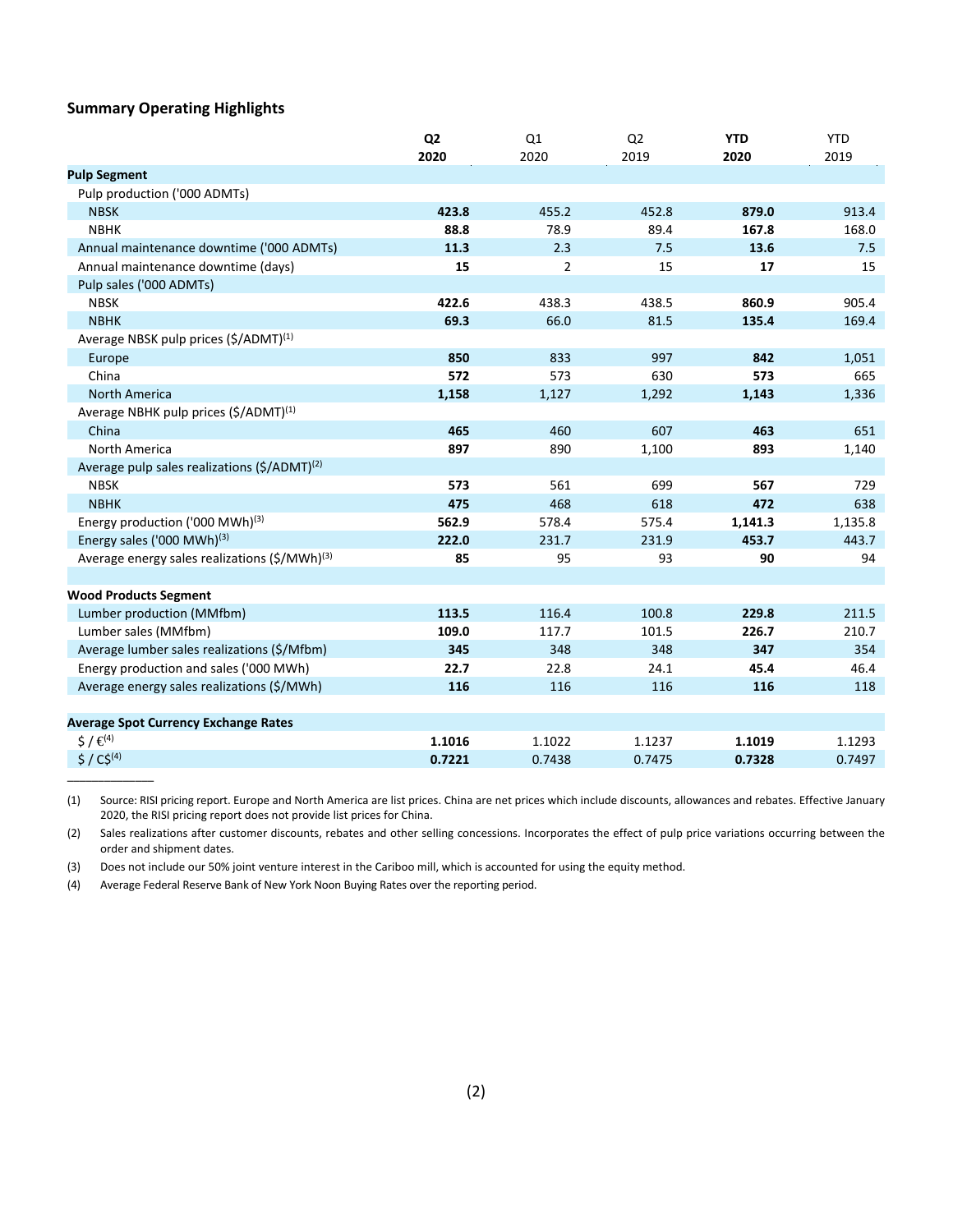# **MERCER INTERNATIONAL INC. INTERIM CONSOLIDATED STATEMENTS OF OPERATIONS**

**(Unaudited)**

**(In thousands, except per share data)**

|                                                        | <b>Three Months Ended</b><br>June 30 |    |           |    | <b>Six Months Ended</b><br>June 30 |    |           |  |
|--------------------------------------------------------|--------------------------------------|----|-----------|----|------------------------------------|----|-----------|--|
|                                                        | 2020                                 |    | 2019      |    | 2020                               |    | 2019      |  |
| <b>Revenues</b>                                        | \$<br>341,195                        | Ś. | 425,753   | Ŝ. | 691,794                            | Ś. | 909,703   |  |
| Costs and expenses                                     |                                      |    |           |    |                                    |    |           |  |
| Cost of sales, excluding depreciation and amortization | 284,333                              |    | 336,433   |    | 560,389                            |    | 679,466   |  |
| Cost of sales depreciation and amortization            | 30,179                               |    | 32,038    |    | 63,090                             |    | 62,174    |  |
| Selling, general and administrative expenses           | 16,368                               |    | 19,472    |    | 33,938                             |    | 36,701    |  |
| Operating income                                       | 10,315                               |    | 37,810    |    | 34,377                             |    | 131,362   |  |
| Other income (expenses)                                |                                      |    |           |    |                                    |    |           |  |
| Interest expense                                       | (20, 108)                            |    | (18, 369) |    | (40, 192)                          |    | (36, 920) |  |
| Other income                                           | 2,264                                |    | 1,251     |    | 238                                |    | 2,290     |  |
| Total other expenses, net                              | (17, 844)                            |    | (17, 118) |    | (39, 954)                          |    | (34, 630) |  |
| Income (loss) before provision for income taxes        | (7,529)                              |    | 20,692    |    | (5, 577)                           |    | 96,732    |  |
| Provision for income taxes                             | (882)                                |    | (10, 433) |    | (6, 226)                           |    | (34, 857) |  |
| Net income (loss)                                      | (8, 411)                             | S  | 10,259    |    | (11,803)                           |    | 61,875    |  |
| Net income (loss) per common share                     |                                      |    |           |    |                                    |    |           |  |
| Basic and diluted                                      | \$<br>(0.13)                         | \$ | 0.16      | \$ | (0.18)                             | \$ | 0.94      |  |
| Dividends declared per common share                    | \$<br>0.0650                         | \$ | 0.1375    | \$ | 0.2025                             | Ś. | 0.2625    |  |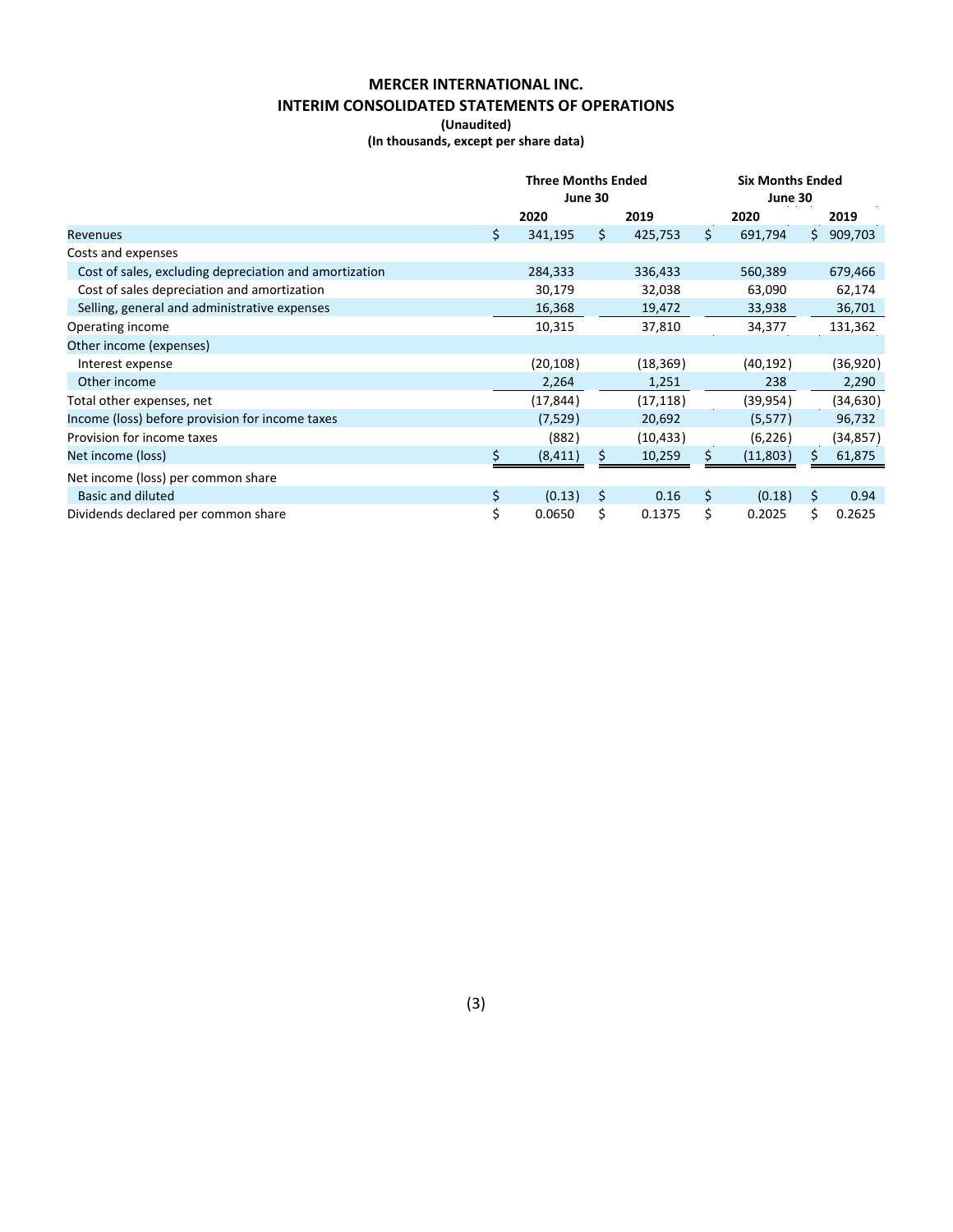# **MERCER INTERNATIONAL INC. INTERIM CONSOLIDATED BALANCE SHEETS**

#### **(Unaudited)**

**(In thousands, except share and per share data)**

|                                                                                        | <b>June 30,</b><br>2020 | December 31,<br>2019 |
|----------------------------------------------------------------------------------------|-------------------------|----------------------|
| <b>ASSETS</b>                                                                          |                         |                      |
| <b>Current assets</b>                                                                  |                         |                      |
| Cash and cash equivalents                                                              | \$<br>303,334           | \$<br>351,085        |
| Accounts receivable, net                                                               | 209,184                 | 208,740              |
| <b>Inventories</b>                                                                     | 261,453                 | 272,599              |
| Prepaid expenses and other                                                             | 9,665                   | 12,273               |
| Total current assets                                                                   | 783,636                 | 844,697              |
| Property, plant and equipment, net                                                     | 1,040,171               | 1,074,242            |
| Investment in joint ventures                                                           | 48,413                  | 53,122               |
| Amortizable intangible assets, net                                                     | 49,893                  | 53,371               |
| Operating lease right-of-use assets                                                    | 12,866                  | 13,004               |
| Other long-term assets                                                                 | 37,414                  | 26,038               |
| Deferred income tax                                                                    | 1,216                   | 1,246                |
| Total assets                                                                           | \$<br>1,973,609         | \$<br>2,065,720      |
| LIABILITIES AND SHAREHOLDERS' EQUITY                                                   |                         |                      |
| <b>Current liabilities</b>                                                             |                         |                      |
| Accounts payable and other                                                             | \$<br>196,238           | \$<br>255,544        |
| Pension and other post-retirement benefit obligations                                  | 716                     | 768                  |
| <b>Total current liabilities</b>                                                       | 196,954                 | 256,312              |
| Debt                                                                                   | 1,114,069               | 1,087,932            |
| Pension and other post-retirement benefit obligations                                  | 24,044                  | 25,489               |
| Finance lease liabilities                                                              | 38,628                  | 31,103               |
| <b>Operating lease liabilities</b>                                                     | 10,052                  | 10,520               |
| Other long-term liabilities                                                            | 13,733                  | 14,114               |
| Deferred income tax                                                                    | 81,869                  | 89,847               |
| <b>Total liabilities</b>                                                               | 1,479,349               | 1,515,317            |
| Shareholders' equity                                                                   |                         |                      |
| Common shares \$1 par value; 200,000,000 authorized; 65,868,000 issued and outstanding |                         |                      |
| $(2019 - 65, 629, 000)$                                                                | 65,800                  | 65,598               |
| Additional paid-in capital                                                             | 344,688                 | 344,994              |
| <b>Retained earnings</b>                                                               | 231,101                 | 256,371              |
| Accumulated other comprehensive loss                                                   | (147, 329)              | (116, 560)           |
| Total shareholders' equity                                                             | 494,260                 | 550,403              |
| Total liabilities and shareholders' equity                                             | \$<br>1,973,609         | \$<br>2,065,720      |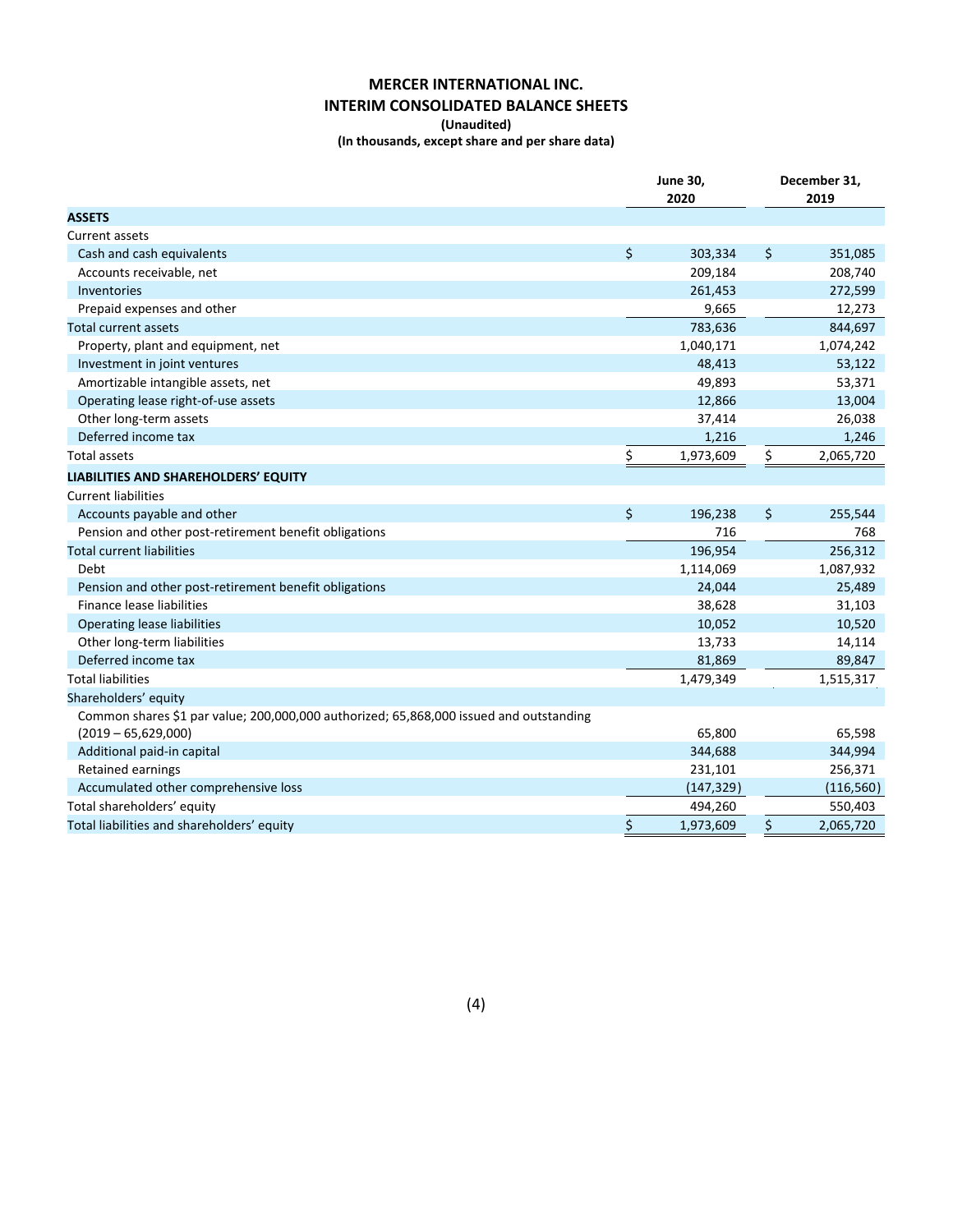# **MERCER INTERNATIONAL INC. INTERIM CONSOLIDATED STATEMENTS OF CASH FLOWS**

### **(Unaudited) (In thousands)**

|                                                           | <b>Three Months Ended</b><br><b>Six Months Ended</b><br>June 30<br>June 30 |    |           |    |           |               |  |  |
|-----------------------------------------------------------|----------------------------------------------------------------------------|----|-----------|----|-----------|---------------|--|--|
|                                                           | 2020                                                                       |    | 2019      |    | 2020      | 2019          |  |  |
| Cash flows from (used in) operating activities            |                                                                            |    |           |    |           |               |  |  |
| Net income (loss)                                         | \$<br>(8, 411)                                                             | \$ | 10,259    | \$ | (11,803)  | \$<br>61,875  |  |  |
| Adjustments to reconcile net income (loss) to cash flows  |                                                                            |    |           |    |           |               |  |  |
| from operating activities                                 |                                                                            |    |           |    |           |               |  |  |
| Depreciation and amortization                             | 30,201                                                                     |    | 32,148    |    | 63,147    | 62,395        |  |  |
| Deferred income tax provision (benefit)                   | (4, 744)                                                                   |    | 426       |    | (6,075)   | 4,065         |  |  |
| Inventory impairment                                      | 6,530                                                                      |    | 6,900     |    | 12,264    | 6,900         |  |  |
| Defined benefit pension plans and other post-retirement   |                                                                            |    |           |    |           |               |  |  |
| benefit plan expense                                      | 739                                                                        |    | 860       |    | 1,501     | 1,716         |  |  |
| Stock compensation expense (recovery)                     | (34)                                                                       |    | 1,202     |    | (80)      | 857           |  |  |
| Foreign exchange transaction losses                       | 6,880                                                                      |    | 9,505     |    | 736       | 9,242         |  |  |
| Other                                                     | (695)                                                                      |    | 740       |    | (1, 192)  | 1,444         |  |  |
| Defined benefit pension plans and other post-retirement   |                                                                            |    |           |    |           |               |  |  |
| benefit plan contributions                                | (797)                                                                      |    | (270)     |    | (1, 712)  | (1, 428)      |  |  |
| Changes in working capital                                |                                                                            |    |           |    |           |               |  |  |
| Accounts receivable                                       | 14,938                                                                     |    | 32,204    |    | (5,988)   | (24, 149)     |  |  |
| Inventories                                               | 11,442                                                                     |    | (7, 769)  |    | (6,678)   | 13,372        |  |  |
| Accounts payable and accrued expenses                     | 7,879                                                                      |    | 4,197     |    | (49, 781) | 4,024         |  |  |
| Other                                                     | 177                                                                        |    | (1,681)   |    | (76)      | (9,406)       |  |  |
| Net cash from (used in) operating activities              | 64,105                                                                     |    | 88,721    |    | (5, 737)  | 130,907       |  |  |
| Cash flows from (used in) investing activities            |                                                                            |    |           |    |           |               |  |  |
| Purchase of property, plant and equipment                 | (21, 544)                                                                  |    | (24, 979) |    | (44, 562) | (44, 368)     |  |  |
| Purchase of amortizable intangible assets                 | (89)                                                                       |    | (179)     |    | (527)     | (495)         |  |  |
| Other                                                     | 796                                                                        |    | (82)      |    | 847       | (343)         |  |  |
| Net cash from (used in) investing activities              | (20, 837)                                                                  |    | (25, 240) |    | (44, 242) | (45, 206)     |  |  |
| Cash flows from (used in) financing activities            |                                                                            |    |           |    |           |               |  |  |
| Proceeds from (repayment of) revolving credit facilities, |                                                                            |    |           |    |           |               |  |  |
| net                                                       | (25, 651)                                                                  |    | (24, 732) |    | 25,609    | (58, 404)     |  |  |
| Dividend payments                                         |                                                                            |    | (8, 206)  |    | (9,047)   | (8, 206)      |  |  |
| Repurchase of common shares                               |                                                                            |    | (754)     |    | (162)     | (754)         |  |  |
| Payment of debt issuance costs                            | $\overline{\phantom{0}}$                                                   |    | (248)     |    |           | (757)         |  |  |
| Proceeds from government grants                           | 299                                                                        |    |           |    | 299       | 6,320         |  |  |
| Other                                                     | (1,996)                                                                    |    | (6,067)   |    | (11, 797) | (6,929)       |  |  |
| Net cash from (used in) financing activities              | (27, 348)                                                                  |    | (40,007)  |    | 4,902     | (68, 730)     |  |  |
| Effect of exchange rate changes on cash and cash          |                                                                            |    |           |    |           |               |  |  |
| equivalents                                               | 888                                                                        |    | 614       |    | (2,674)   | (140)         |  |  |
| Net increase (decrease) in cash and cash equivalents      | 16,808                                                                     |    | 24,088    |    | (47, 751) | 16,831        |  |  |
| Cash and cash equivalents, beginning of period            | 286,526                                                                    |    | 233,234   |    | 351,085   | 240,491       |  |  |
| Cash and cash equivalents, end of period                  | \$<br>303,334                                                              | \$ | 257,322   | \$ | 303,334   | \$<br>257,322 |  |  |